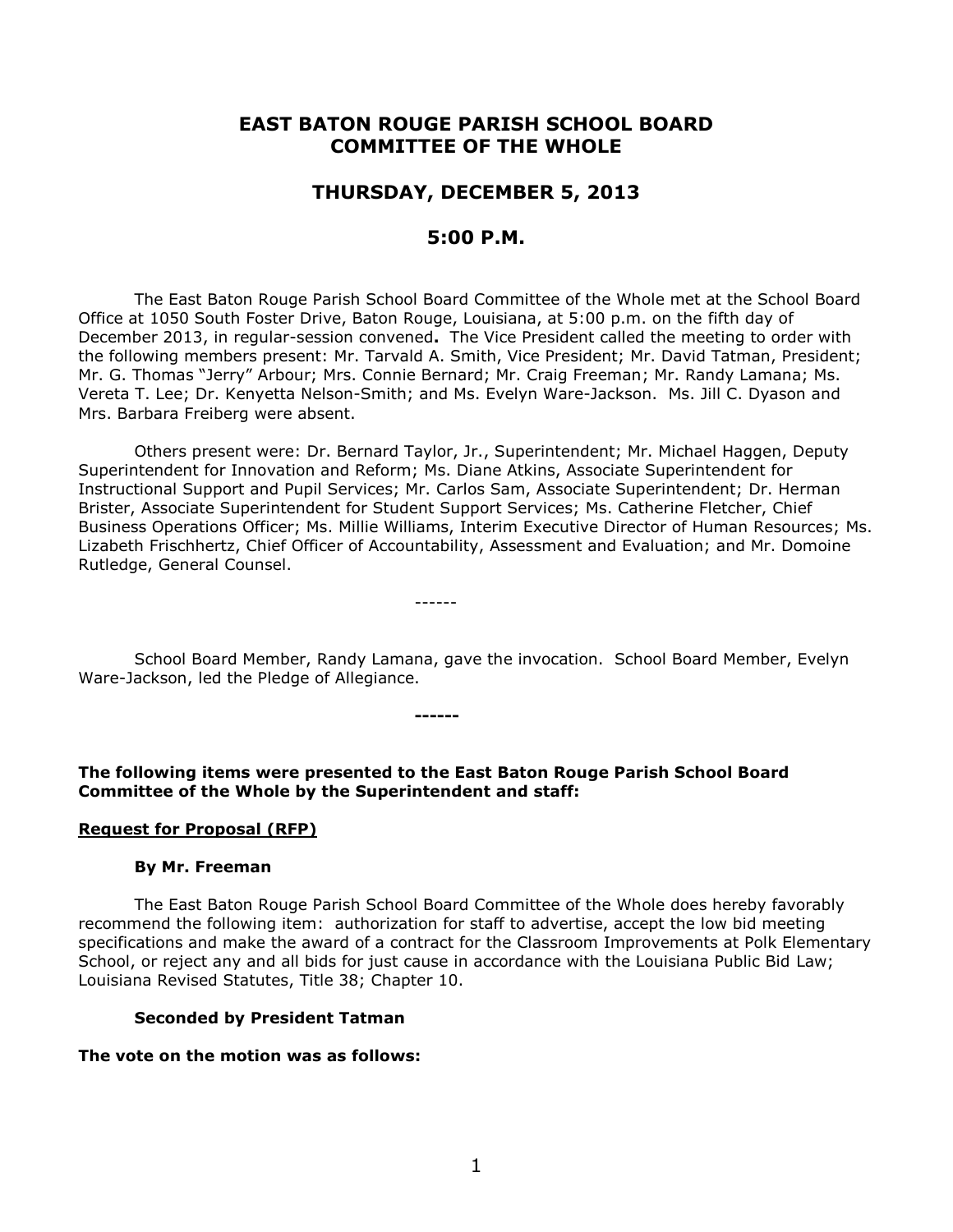| Yeas: $(6)$    | Mr. Freeman, Ms. Lee, Dr. Nelson-Smith, Vice President Smith,<br><b>President Tatman, and Ms. Ware-Jackson</b> |
|----------------|----------------------------------------------------------------------------------------------------------------|
| Nays: $(1)$    | Mrs. Bernard                                                                                                   |
| Abstained: (2) | Mr. Arbour and Mr. Lamana                                                                                      |
| Absent: (2)    | Ms. Dyason and Mrs. Freiberg                                                                                   |

**The motion was favorably recommended.**

**------**

# **Request for Proposal (RFP)**

## **By Mr. Freeman**

The East Baton Rouge Parish School Board Committee of the Whole does hereby favorably recommend the following item: authorization for staff to advertise, accept the low bid meeting specifications and make the award of a contract for the anticipated Classroom Improvements at Brookstown Elementary, or reject any and all bids for just cause in accordance with the Louisiana Public Bid Law; Louisiana Revised Statutes, Title 38; Chapter 10.

## **Seconded by President Tatman**

### **The vote on the motion was as follows:**

| Yeas: (7)        | Mr. Freeman, Mr. Lamana, Ms. Lee, Dr. Nelson-Smith, Vice<br>President Smith, President Tatman, and Ms. Ware-Jackson |
|------------------|---------------------------------------------------------------------------------------------------------------------|
| <b>Nays: (1)</b> | <b>Mrs. Bernard</b>                                                                                                 |
| Abstained: (1)   | Mr. Arbour                                                                                                          |
| Absent: (2)      | Ms. Dyason and Mrs. Freiberg                                                                                        |
|                  |                                                                                                                     |

**The motion was favorably recommended.**

**------**

## **Approval of Budget**

## **By Mr. Lamana**

The East Baton Rouge Parish School Board Committee of the Whole does hereby favorably recommend the following item: approval of the Proposed 2013-2014 Safe and Supportive Schools Budget.

## **Seconded by Mrs. Bernard**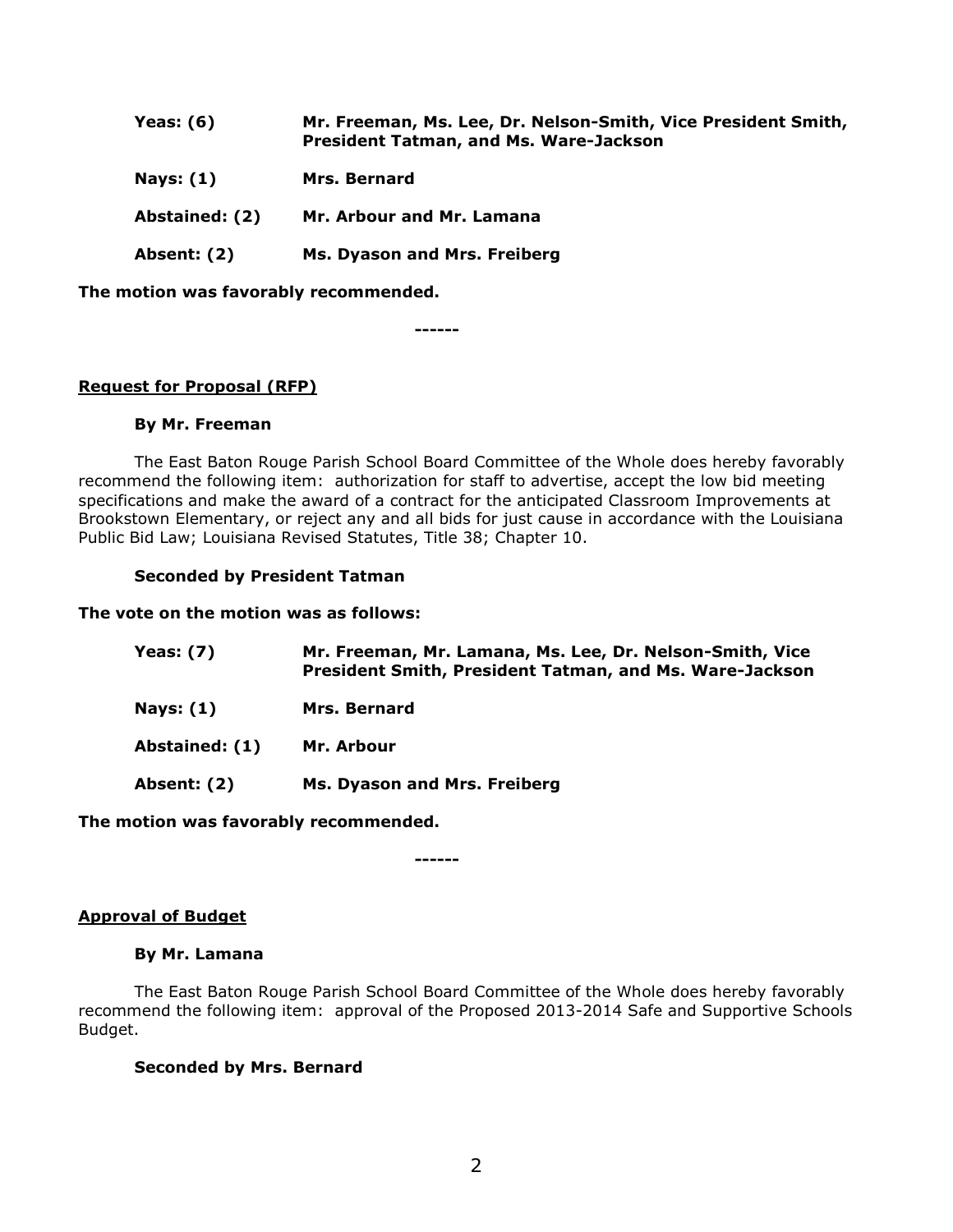**Favorably recommended to the full Board by a vote of the members present. (Ms. Dyason and Mrs. Freiberg were absent.)**

**------**

# **Approval of Memorandum of Understanding (MOU)**

## **By Mrs. Bernard**

The East Baton Rouge Parish School Board Committee of the Whole does hereby favorably recommend the following item: approval of a Memorandum of Understanding (MOU) for dual enrollment between the East Baton Rouge Parish School System and Baton Rouge Community College.

## **Seconded by Ms. Lee**

**Favorably recommended to the full Board by a vote of the members present. (Ms. Dyason and Mrs. Freiberg were absent.)**

**------**

# **Approval to Accept a Donation of Cosmetology Equipment and Supplies**

## **By Mrs. Bernard**

The East Baton Rouge Parish School Board Committee of the Whole does hereby favorably recommend the following item:approval to accept a donation of cosmetology equipment and supplies.

## **Seconded by Ms. Lee**

**Favorably recommended to the full Board by a vote of the members present. (Ms. Dyason and Mrs. Freiberg were absent.)**

**------**

## **Request for Proposal (RFP)**

#### **By Mr. Freeman**

The East Baton Rouge Parish School Board Committee of the Whole does hereby favorably recommend the following item: authorize the administration to issue a Request for Proposals (RFP) to federally-qualified health centers for the provision of mental health services, inclusive of psychiatric social work and case management, for students enrolled in a pilot group of elementary, middle, high, and alternative schools.

#### **Seconded by Dr. Nelson-Smith**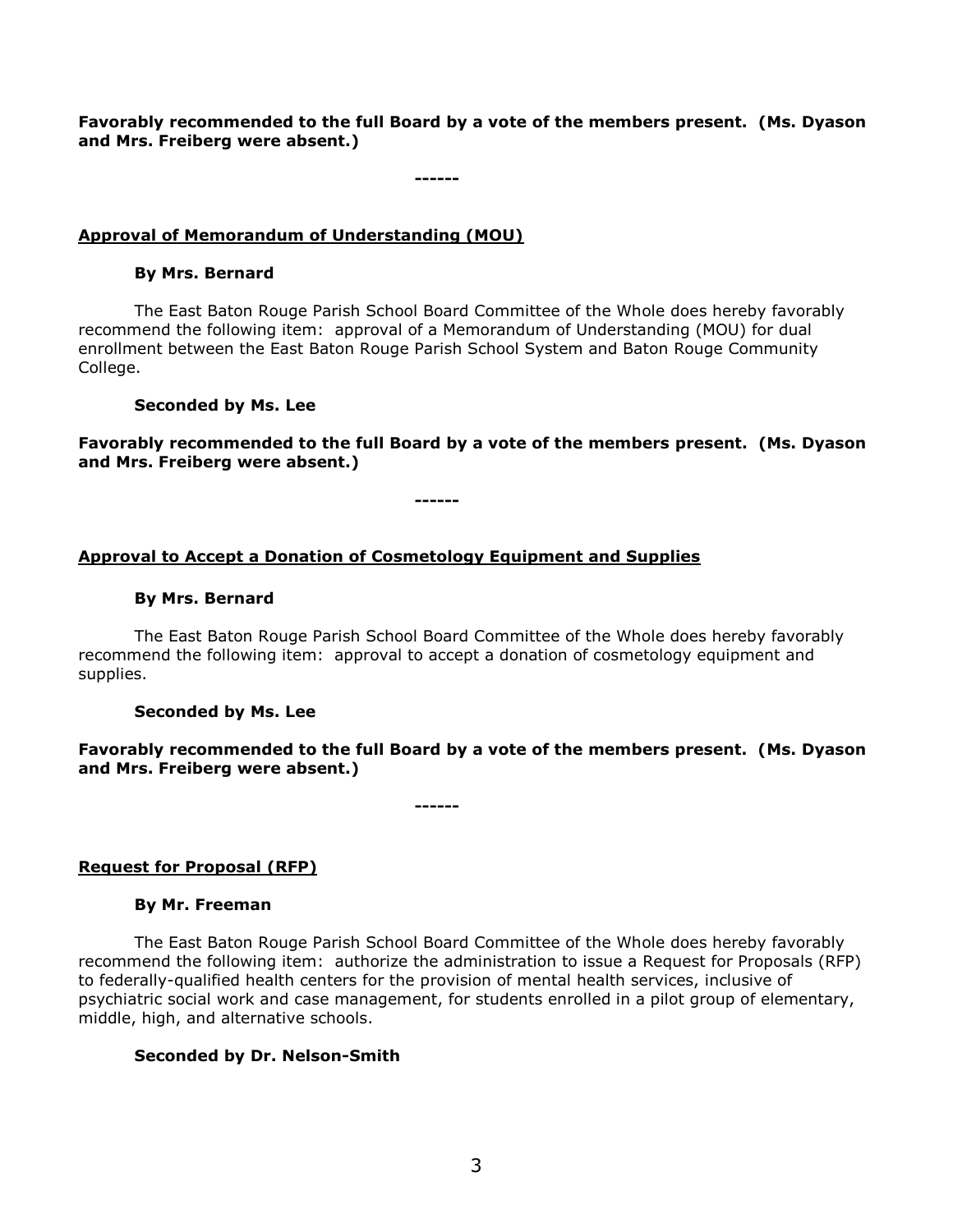**Favorably recommended to the full Board by a vote of the members present. (Ms. Dyason and Mrs. Freiberg were absent.)**

**------**

# **Acceptance of Grant**

## **By Mr. Lamana**

The East Baton Rouge Parish School Board Committee of the Whole does hereby favorably recommend the following item: acceptance of the United States Department of Agriculture (USDA) Food and Nutrition Services (FNS) Farm to School Planning Grant in the amount of \$44,999.99.

## **Seconded by Dr. Nelson-Smith**

**Favorably recommended to the full Board by a vote of the members present. (Ms. Dyason and Mrs. Freiberg were absent.)**

**------**

# **Authorization for Staff to Provide a One-Time Supplement of \$300 to Eligible Employees**

## **By Mr. Lamana**

The East Baton Rouge Parish School Board Committee of the Whole does hereby favorably recommend the following item: authorization for staff to provide a one-time supplement of \$300.00 to all eligible employees, not receiving the one-time stipend for certificated classroom teachers as required by the 2013 Regular Legislative Session regarding the 2.75% increase in the Minimum Foundation Program.

**Seconded by Ms. Lee**

## **Discussion followed.**

## **The following substitute motion was made.**

## **By Mr. Arbour**

The East Baton Rouge Parish School Board Committee of the Whole does hereby favorably recommend that a Special School Board meeting be held on Tuesday, December 10, 2013 at 5:00 p.m. to vote on the following item: authorization for staff to provide a one-time supplement of \$300.00 to all eligible employees, not receiving the one-time stipend for certificated classroom teachers as required by the 2013 Regular Legislative Session regarding the 2.75% increase in the Minimum Foundation Program.

## **Seconded by Dr. Nelson-Smith**

## **Discussion continued.**

**The substitute motion was withdrawn by the originator and seconder.**